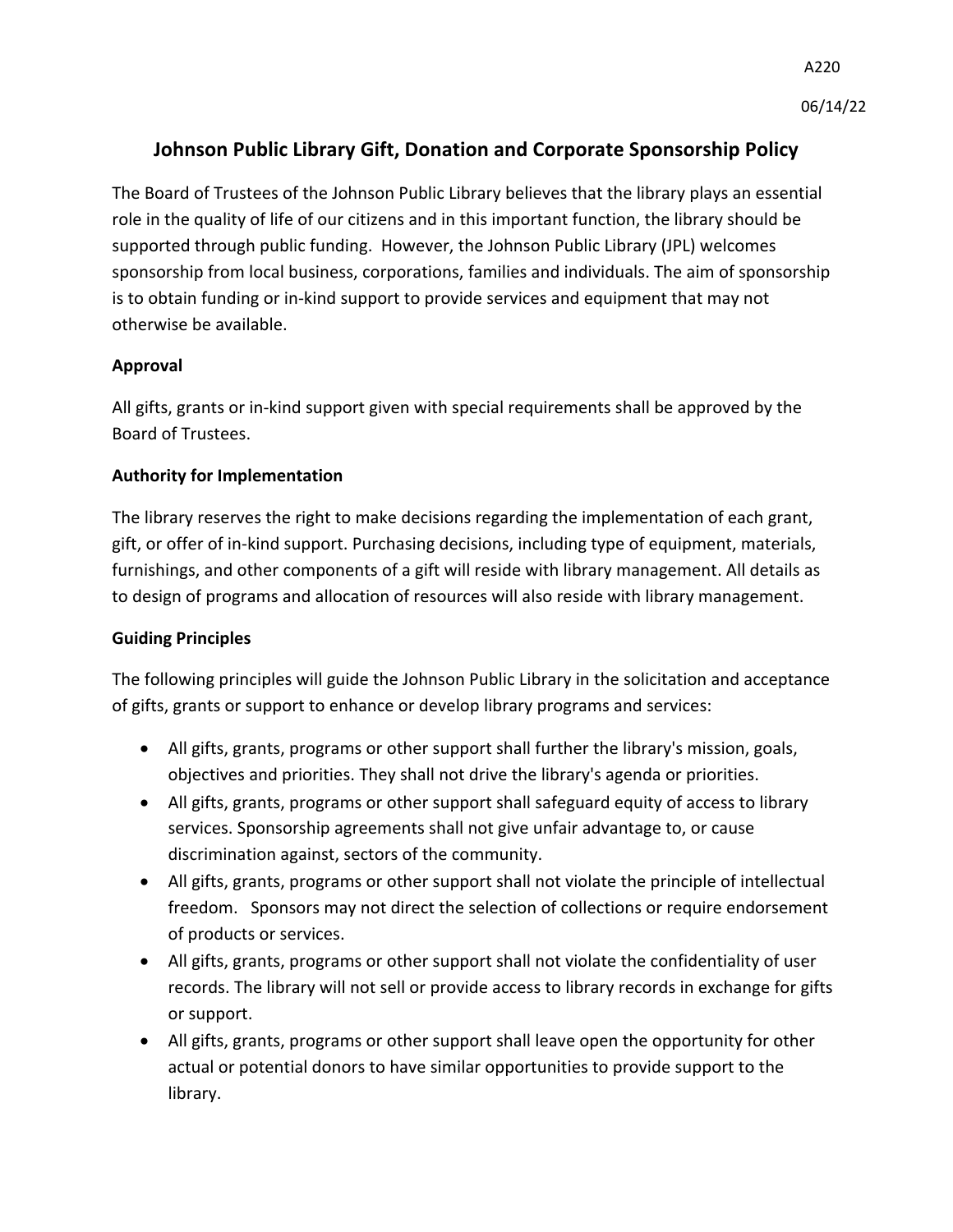• Gifts of books or other library materials will be accepted in accordance with the terms outlined in the JPL Collection Development Policy.

### **Recognition and Acknowledgement**

The library will ensure that each sponsor receives acknowledgement and to the degree that the donor is willing, public recognition. The following guidelines will be used in providing acknowledgement to and recognition of sponsors:

- A letter of acknowledgement for gifts of money and in-kind support will be sent to all sponsors and a copy will be placed on file.
- Any special recognition agreements will be stipulated in the letter.
- Public acknowledgement of sponsorship in the library's promotional materials may be restricted to a statement of the sponsor's name, display of logo, and /or placement of brochures on the meeting room table. Sponsorship campaigns may include tiered levels of recognition depending on the donation amount. Standards controlling the size, format and location of such acknowledgment will be developed by the public relations specialist or Director to ensure both consistency and quality of appearance. Such acknowledgement will not take precedence or have prominence over the library's own logo or promotional material.
- For gifts and/or sponsorships valued at over \$500, the library may submit a press release to local newspapers and/or publish an article regarding the sponsorship in their own newsletter if the sponsor is willing.
- Acknowledgement of sponsorship may also take the following forms at the library's discretion:
	- Launch of a special program or media campaign to announce the gift.
	- Sponsor's name on promotional materials.
	- Small standardized plaques may be placed on donated furniture or equipment.
	- Library bookplates.
	- In all cases, the type and scope of donor recognition required by the donor will be weighed against the benefit to the library.

#### **Gifts of Artwork or other non-monetary items**

All gifts in this category must be approved by the Board of Trustees of the Johnson Public Library. Items will become permanent property of the library. Upon acceptance, the library will give the donor (upon request) a receipt or written acknowledgement for the items donated; however, no dollar amount will be attached to this receipt. The library cannot appraise the value of materials donated.